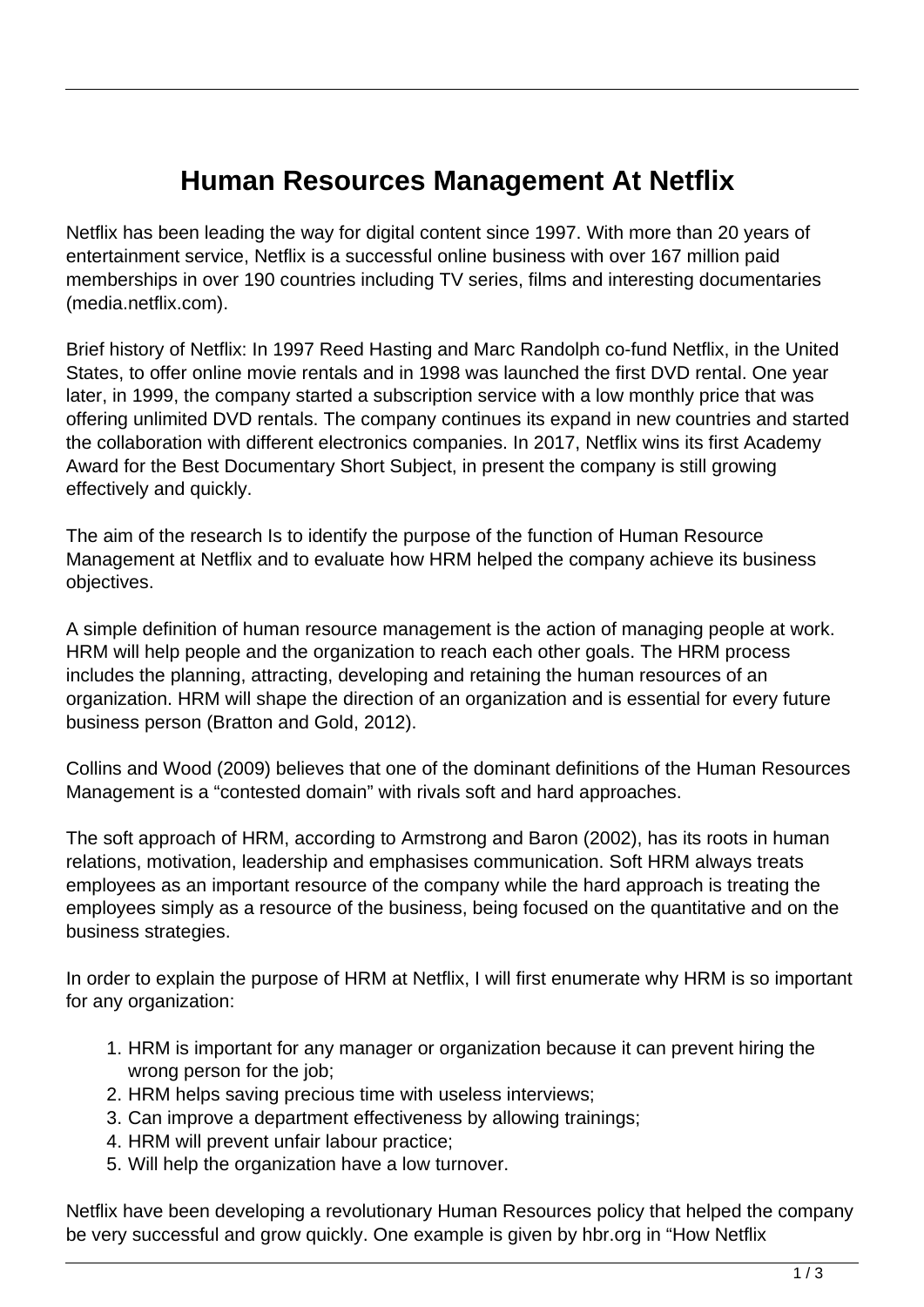reinvented the HR" in an interview with one employee at Netflix mentioning that the company didn't want to go for the formal human resource policies, instead they have adopted an opposite direction that allows the employees to have the sense of freedom and responsibility. Freedom to share their new ideas or problems, to communicate with the rest of the team or managers and responsibility to always make the right decision for themselves and for the benefit of the company.

One great example of revolutionary HR policy at Netflix, a reward concept, is the unlimited vacation. The company had, until 2004, the standard model of holiday with N days per year but the team have decided they should rather focus on the quality of work and not the number of hours they spend in the office. Netflix leaders will give positive examples in the company by taking vacations and coming back to work with great new ideas.

Netflix has an unique approach to HR and they describe it as "an amazing and unusual employee culture" (jobs.netflix.com).

Armstrong (2006, p54) points out that: 'the role of the HR function is to enable the organization to achieve its objectives by taking initiatives and providing guidance and support on all matters relating to its employees'. Summarized, human resources concentrated upon the development and the management of employees in an organization. An efficient human resources management will offer the opportunity to achieve the company's objectives and goals by adopting an effectively and efficiently contribute of the workforce.

The key functions of human resources management are Managerial Functions and Operative Functions.

- 1. The Managerial Functions, a part of organizational management, are performed by a manager using the basic functions of management which are mentioned by Gurpreet (2007) as the planning, organising, staffing, directing and controlling of the personnel.
- 2. The Operative Functions are also 'common to all types of managers' as per Gurpeet (2007). Operative functions are the responsibility of human resources department, concerned with the procurement, development, compensation, integration, maintenance and separation.

Over the years, Netflix has become one of the most successful online business and its talent management strategy and culture of the company have make the company's human resources to be described as 'revolutionary' or 'unique' because the managers of the company believed in the importance of creating the dream team by only hiring the most talented and skilled people and reward and keep them in the company but also trust they will do the right thing for the company. In other words, the management is trusting their fully skilled employees to act in the best interest of the company, without keeping track of their vacations and how many days off they are tacking. Netflix is not adopting a formal performance review that is usually used in other companies, they have instead, spontaneous conversations about their day-by-day work and discussions about what things should be changed or implement in order to keep a smoothly team work and exceed company's objectives and expectations.

The managerial functions at Netflix are:

1. Planning – they will only hire the most qualified applicants in order to make sure they